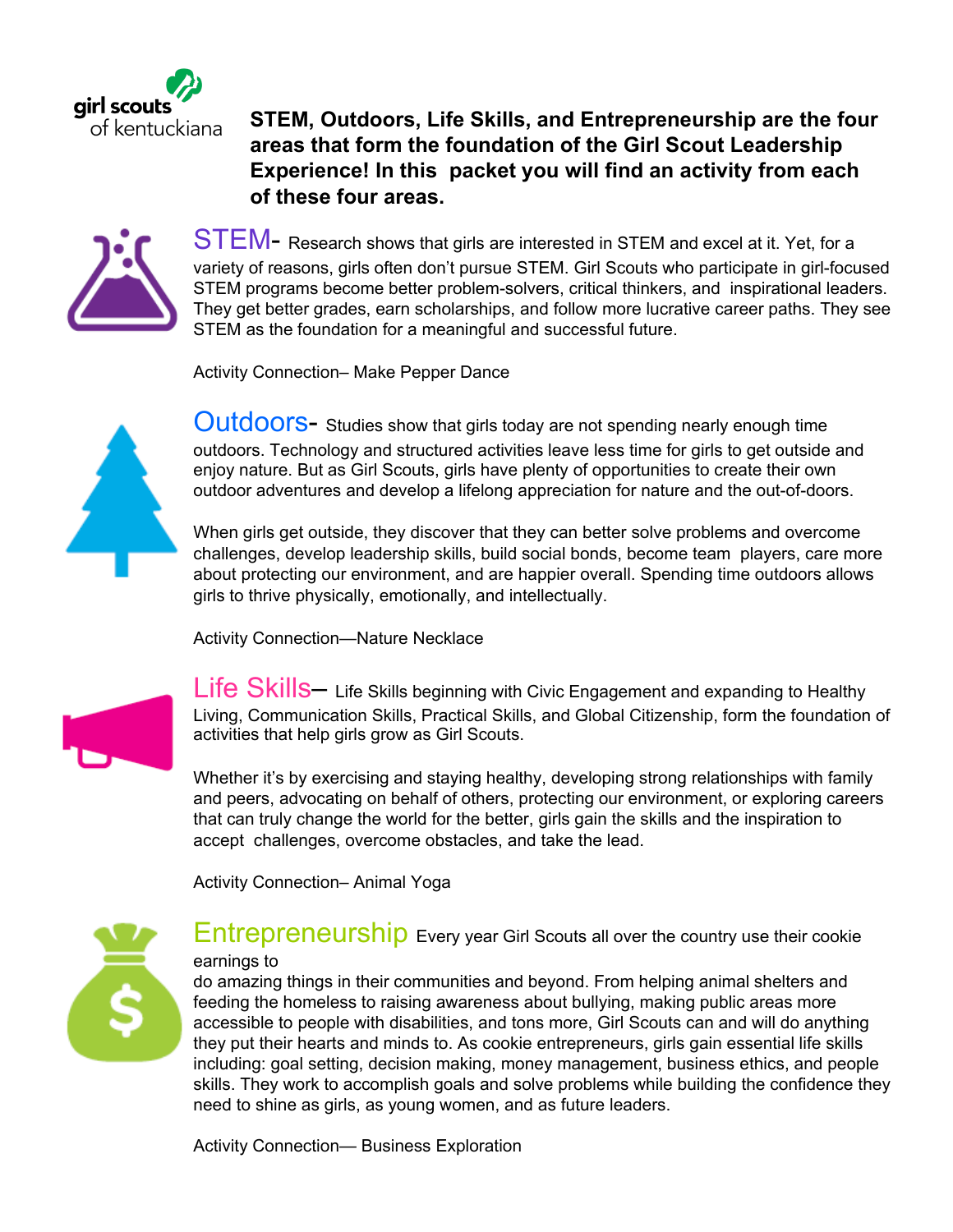

# Make Pepper Dance

## **Did you know?**

When objects get an electrical charge, static electricity is created. When two objects are rubbed together, tiny particles called electrons move from one object to another. We see static electricity everyday! An example is when we rub our feet on the carpet and then get a little zap when we touch something metal. Lets use pepper to see what happens when electrical charges jump back and forth!

### **What you need:**

Salt Pepper A sheet of paper A balloon





### **Steps:**

- 1. Blow up the balloon
- 2. Rub it on your hair
- 3. Pour salt and pepper on a sheet of paper
- 4. Hold the balloon over the sheet of paper

Rubbing the balloon on your hair, gives it a negative charge. When you bring the balloon close to the paper, the charge attracts the pepper first because the pepper is lighter than the salt. The pepper moves to the balloon, where it gets a negative charge that repels it back to the paper. That's how pepper dances!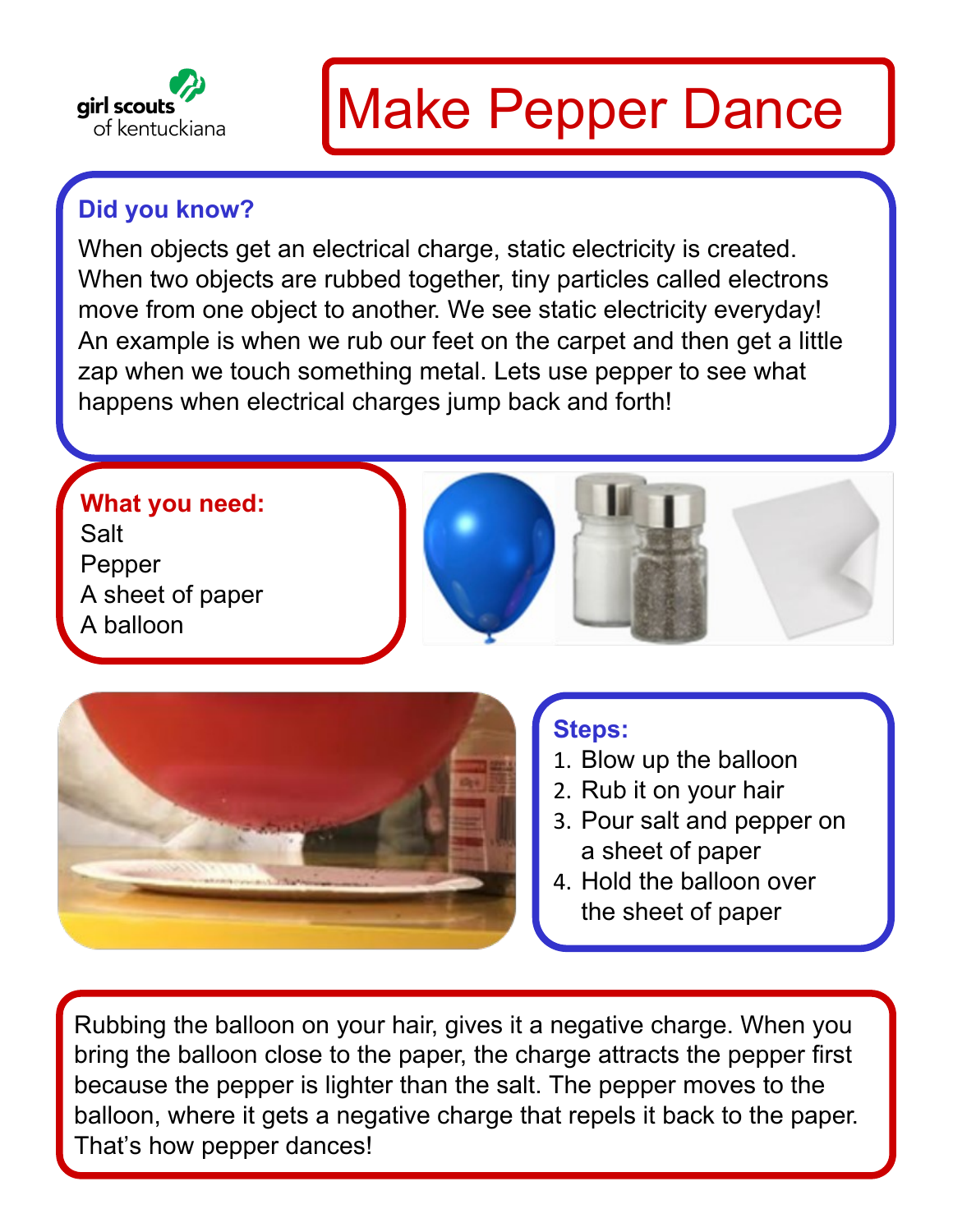

# Nature Necklace

### **Did you know?**

A lot of artists and designers are inspired by nature. The outdoors has a lot of natural beauty. Birds, trees, leaves, water, rocks, and clouds are all things that can spark someone's imagination and creativity.

Today you will be your own jewelry designer and seek inspiration from nature!

#### **What you need:** Salt Dough

**Oven** Leaf, acorn, pine needles, etc Paint or Sharpie markers **String** 





### **Steps:**

- 1. Go outside and pick up some things that inspire you– a leaf, acorns, or anything else!
- 2. Roll out your salt dough so that it is about 1/4 inch thick
- 3. Preheat your oven to 200 degrees
- 4. Make an impression in the dough with your nature items
- 5. Cut the dough into the shape you want– circle, heart, etc.
- 6. Make a small hole at the top for the string
- 7. Bake your pendant until hard
- 8. Decorate with paint or sharpies, add your string, and wear it!

Salt Dough recipe: Mix 1 part salt, 2 parts flour. Add water a bit at a time to make a doughlike texture that isn't sticky. When finished with your project you can bake your dough at 200 degrees on a foil covered pan (it may puff up a bit) until hard (baking time will vary based on size and thickness of the project)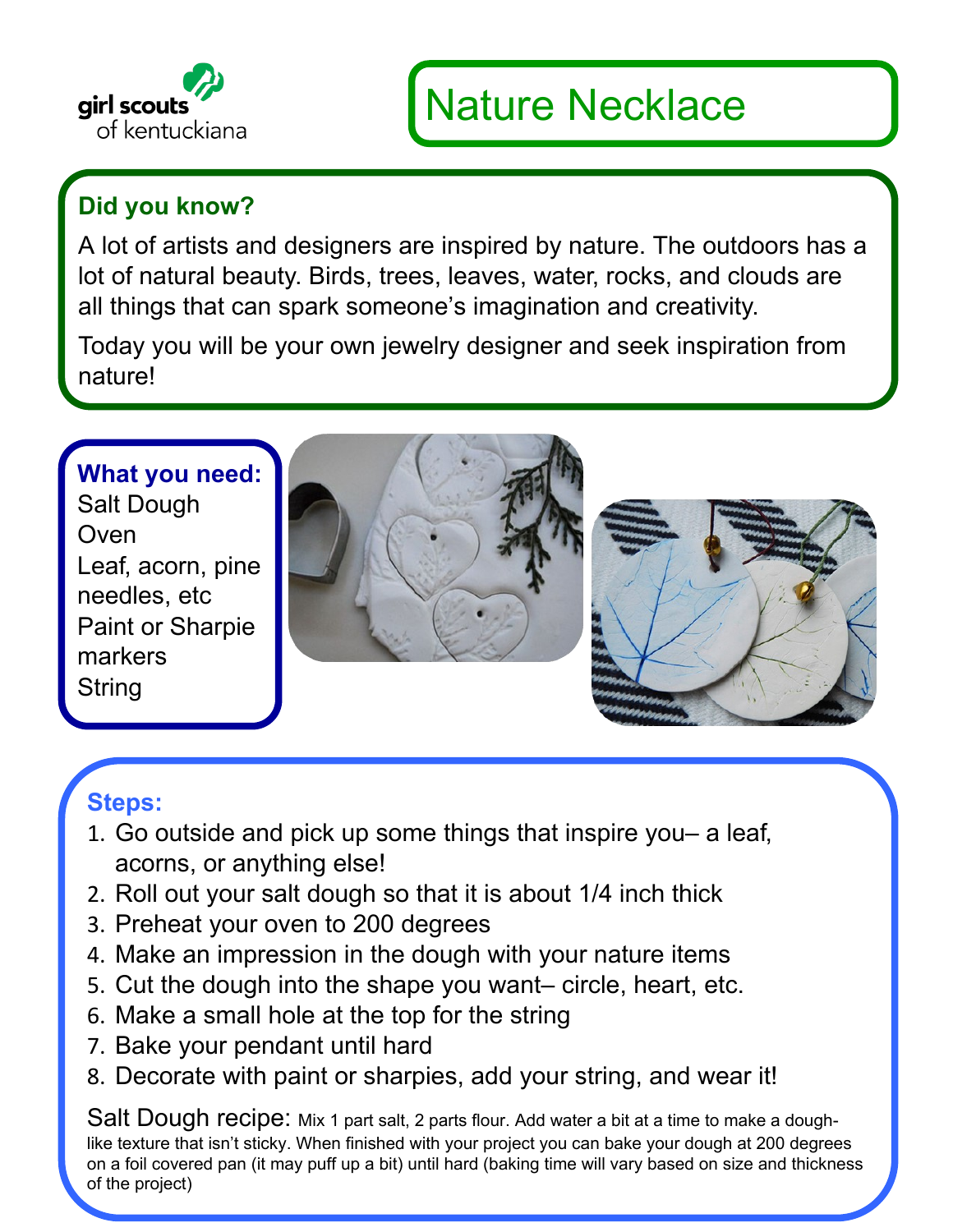

## Exercise: Yoga

### **Did you know?**

It is important to be active and move everyday. Exercise helps keep our bodies healthy and our muscles strong. There are many different fun ways to be active! You can ride your bike, play basketball, jump rope, and even do jumping jacks. Exercise is anything that get's you moving and using your muscles.

Yoga is an awesome form of exercise. Not only does it help you stay in shape, make your muscles strong, and help with flexibility but it can also be very relaxing. Today you will learn some new yoga poses that are named after animals. The poses are inspired by the way each animal moves in real life. Try to stay balanced and hold each animal pose for 30 seconds.

#### **What you need:**

Yoga mat/ Carpeted area Quiet/calming music Animal Yoga pose worksheet





### **Steps:**

- 1. Find a quiet spot in your house
- 2. Lay out your yoga mat or use a carpet
- 3. Do each animal pose on the worksheet
- 4. Try to hold each pose and stay balanced for 30 seconds
- 5. Do the poses everyday for 2 weeks and see if you get stronger and more flexible.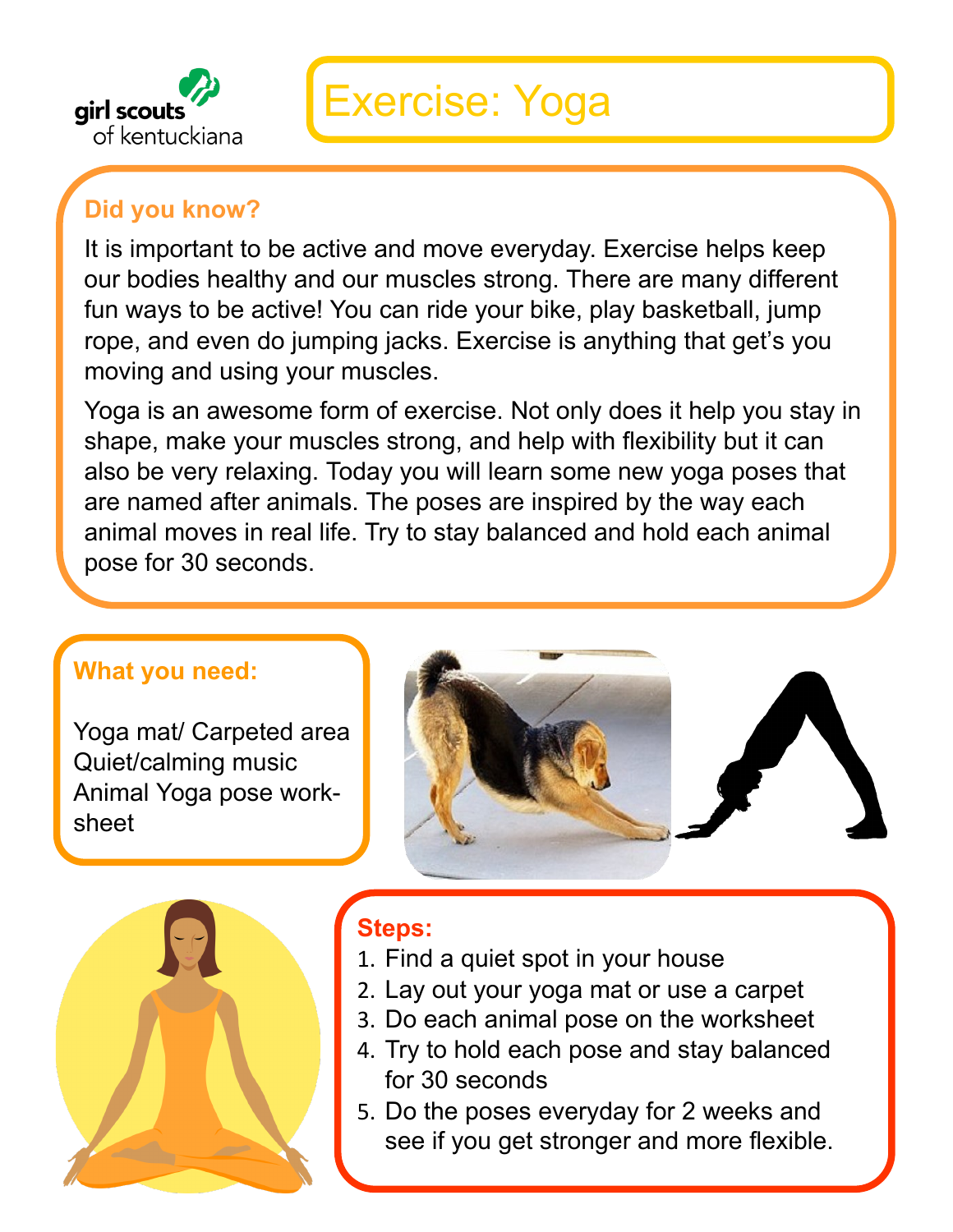